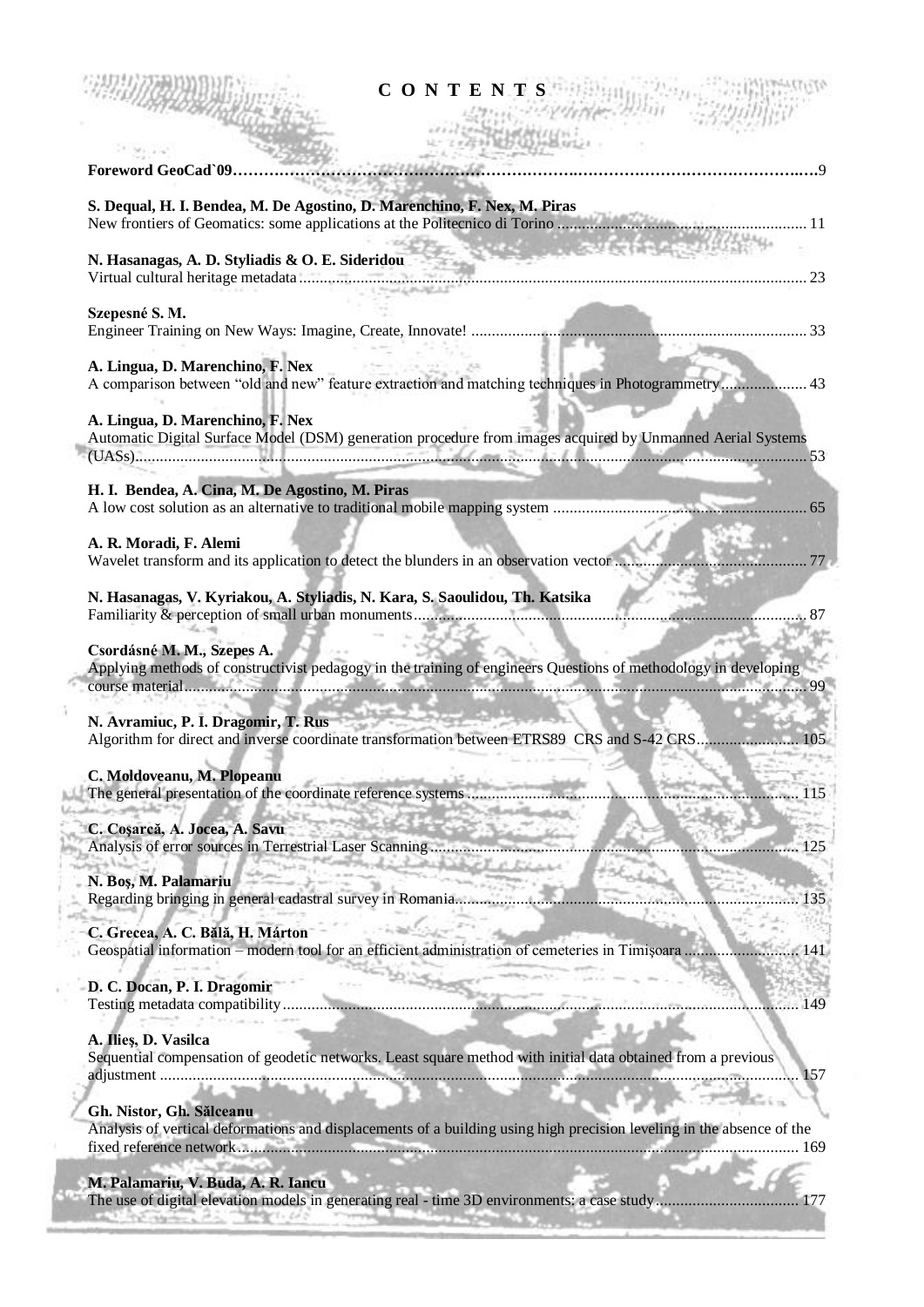| I. Vorovencii                                                                                                                                                                                   | . 187                        |
|-------------------------------------------------------------------------------------------------------------------------------------------------------------------------------------------------|------------------------------|
|                                                                                                                                                                                                 |                              |
| S. Herban<br>Measuring and determinate the dynamic deformation of constructions using modern theologies and techniques 201                                                                      |                              |
| C. Spătar, C. Spătar, C. B. Spătar                                                                                                                                                              | <b>Control State Control</b> |
| I. Stoian, A. Anghelescu, V. Nacu, D. Nicolae, V. Olaru                                                                                                                                         |                              |
| V. Olaru, I. Stoian, C. Stan, C. Marunțeanu, D. Scradeanu, B. Ștefanescu<br>Decision support system for landslide risk management in a geographical area with high risk for natural disasters - |                              |
| M. Sturza                                                                                                                                                                                       |                              |
|                                                                                                                                                                                                 | 241                          |
| A. Mancia                                                                                                                                                                                       | 245                          |
| I. E. Keller, Ș. Bilașco, I. Haidu, B. Văduva                                                                                                                                                   |                              |
| M. Mihăilă, E. Iordache<br>The digitized data management supported by modern technology on the Romanian forest conditions  259                                                                  |                              |
| C. Bofu, M. Diac, S. Bofu<br>The integration of a topographical and cadastral database of a river basin into a GIS application and the 3D forming                                               |                              |
| G. Droj, S. Suba, A. Buda                                                                                                                                                                       |                              |
| C. Chirilă, M. Diac<br>a find a constanting the state of the back of<br>Conversion of the plane rectangular coordinates between the cartographical projections Stereo-70 and U.T.M., defined    |                              |
| V. David<br>New developments in photogrammetry                                                                                                                                                  |                              |
| M. Herbei, O. Herbei, R. Ular                                                                                                                                                                   | 293                          |
| A. Bălă<br>Improvement of the monitoring methods of the surfaces movements, situated in the mining zones                                                                                        | 301                          |
| G. Bădescu, O. Ștefan<br>Particularities of elaborating the cadastral documentation required for the first registration of romanian roads into the                                              | 305                          |
| D. Badea, A. Jocea, A. Negrilă<br>3D city modelling by combination of terrestrial laser scanning data and images                                                                                | 309                          |
| G. Adam                                                                                                                                                                                         | 319                          |
| E. Iordache                                                                                                                                                                                     | 329                          |